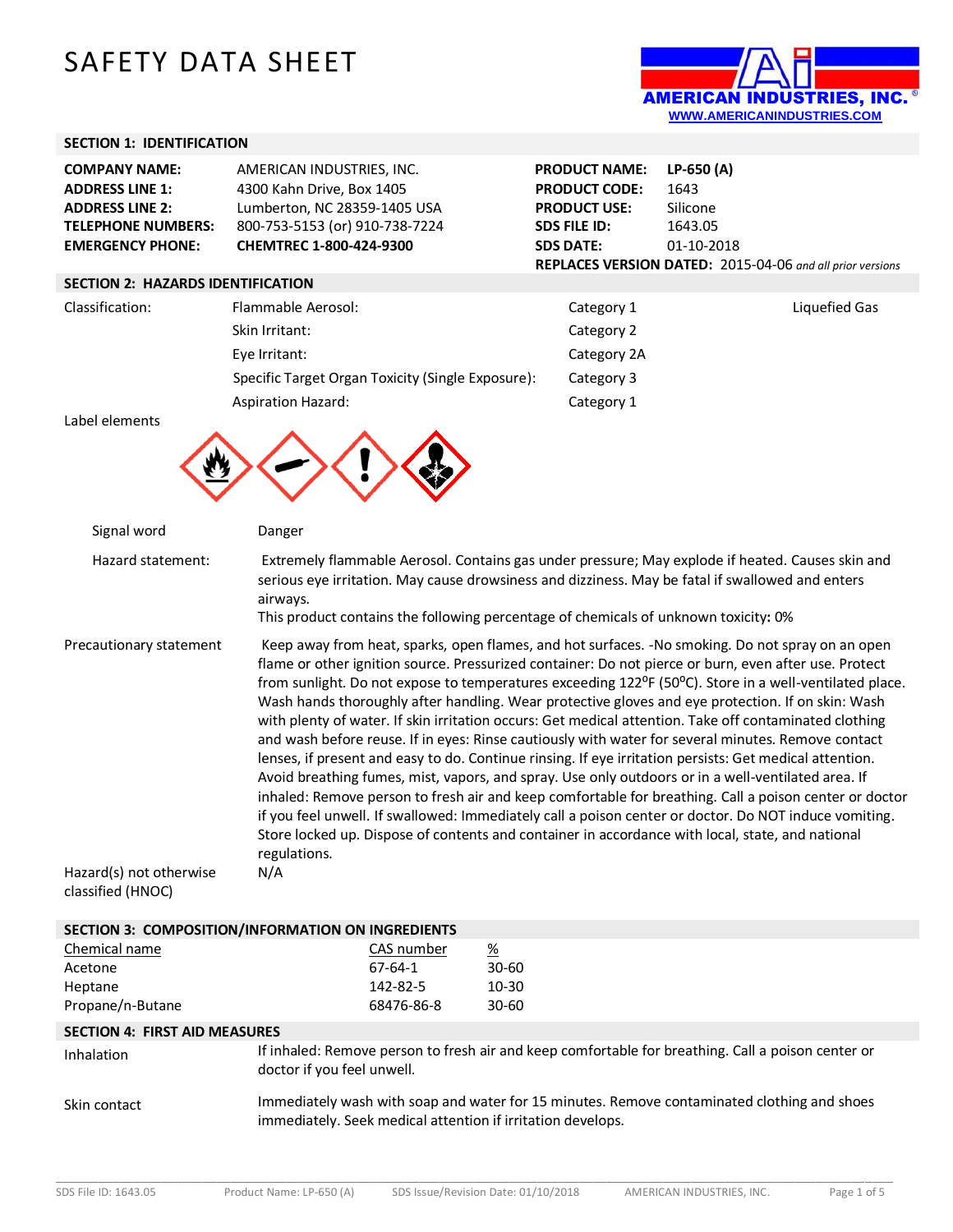| Eye contact                                   | If in eyes: Rinse cautiously with water for several minutes. Remove contact lenses, if present and easy<br>to do. Continue rinsing. If eye irritation persists: Get medical advice or attention.                                                                                                                   |                 |  |
|-----------------------------------------------|--------------------------------------------------------------------------------------------------------------------------------------------------------------------------------------------------------------------------------------------------------------------------------------------------------------------|-----------------|--|
| Ingestion                                     | If swallowed: Rinse mouth. Do NOT induce vomiting. Get medical advice or attention.                                                                                                                                                                                                                                |                 |  |
| Acute health hazards                          | Eyes: redness, tearing, blurred vision.<br>Skin: defatting and dermatitis.<br>Inhalation: drowsiness and dizziness.<br>Oral: abdominal irritation, nausea, vomiting, and diarrhea.                                                                                                                                 |                 |  |
| Chronic health hazards                        | None Known.                                                                                                                                                                                                                                                                                                        |                 |  |
| Note to physician                             | If ingested, material may be aspirated into the lungs and cause chemical pneumonitis. Treat<br>appropriately.                                                                                                                                                                                                      |                 |  |
| <b>SECTION 5: FIRE-FIGHTING MEASURES</b>      |                                                                                                                                                                                                                                                                                                                    |                 |  |
| Suitable extinguishing<br>media               | $CO2$ , Dry chemical.                                                                                                                                                                                                                                                                                              |                 |  |
| Unsuitable extinguishing<br>media             | Water spray/stream.                                                                                                                                                                                                                                                                                                |                 |  |
| Special firefighting<br>procedures            | Wear NIOSH approved Self Contained Breathing Apparatus with a full face piece operated in a positive<br>pressure demand mode with full body protective clothing when fighting fires. Avoid breathing smoke,<br>fumes, and decomposition products. Cool fire exposed containers with water fog to prevent bursting. |                 |  |
| Unusual fire and explosion<br>hazards         | Keep away from sparks, open flames, and hot surfaces. No smoking. Do not spray on an open flame or<br>other ignition source.                                                                                                                                                                                       |                 |  |
| Hazardous combustion<br>products              | Oxides of carbon.                                                                                                                                                                                                                                                                                                  |                 |  |
| <b>SECTION 6: ACCIDENTAL RELEASE MEASURES</b> |                                                                                                                                                                                                                                                                                                                    |                 |  |
| Personal protective<br>equipment              | Refer to section VIII for proper Personal Protective Equipment.                                                                                                                                                                                                                                                    |                 |  |
| Spill                                         | Eliminate all sources of ignition. Absorb liquid with non-combustible material like vermiculite, sand or<br>earth and clean up with mop or rag.                                                                                                                                                                    |                 |  |
| Waste disposal                                | Dispose of in accordance with federal, state, and local regulations. Do not dump in sewers. Wrap<br>container and place in trash collection, do not puncture, incinerate, or reuse container.                                                                                                                      |                 |  |
| <b>RCRA Status</b>                            | Waste likely considered D001 (Ignitable waste), under RCRA, however product should be fully<br>characterized prior to disposal (40 CFR 261).                                                                                                                                                                       |                 |  |
| <b>SECTION 7: HANDLING AND STORAGE</b>        |                                                                                                                                                                                                                                                                                                                    |                 |  |
| Precautions for safe<br>handling              | Protect from sunlight. Store in a well ventilated place. Do not expose to temperatures exceeding<br>50°C/122°F. Pressurized container: Do not pierce or burn, even after use. Store locked up.                                                                                                                     |                 |  |
| Other precautions                             | Keep out of the reach of children.                                                                                                                                                                                                                                                                                 |                 |  |
| Incompatibility                               | Strong oxidizing agents.                                                                                                                                                                                                                                                                                           |                 |  |
|                                               | SECTION 8: EXPOSURE CONTROLS/PERSONAL PROTECTION                                                                                                                                                                                                                                                                   |                 |  |
| Hazardous Component                           | <b>OSHA PEL</b>                                                                                                                                                                                                                                                                                                    | <b>ACGIHTLV</b> |  |
| Acetone                                       | 1000 ppm                                                                                                                                                                                                                                                                                                           | 500 ppm         |  |
| Heptane                                       | 500 ppm                                                                                                                                                                                                                                                                                                            | 400 ppm         |  |
| Propane/n-Butane                              | 1000 ppm                                                                                                                                                                                                                                                                                                           | 1000 ppm        |  |
| Engineering<br>controls/Ventilation           | Use only outdoors or in a well-ventilated area.                                                                                                                                                                                                                                                                    |                 |  |
| Respiratory protection                        | Wear NIOSH/MSHA approved organic vapor respiratory protection if exposure limits are exceeded.                                                                                                                                                                                                                     |                 |  |
| Personal protective                           | Safety glasses and chemical resistant gloves.                                                                                                                                                                                                                                                                      |                 |  |

equipment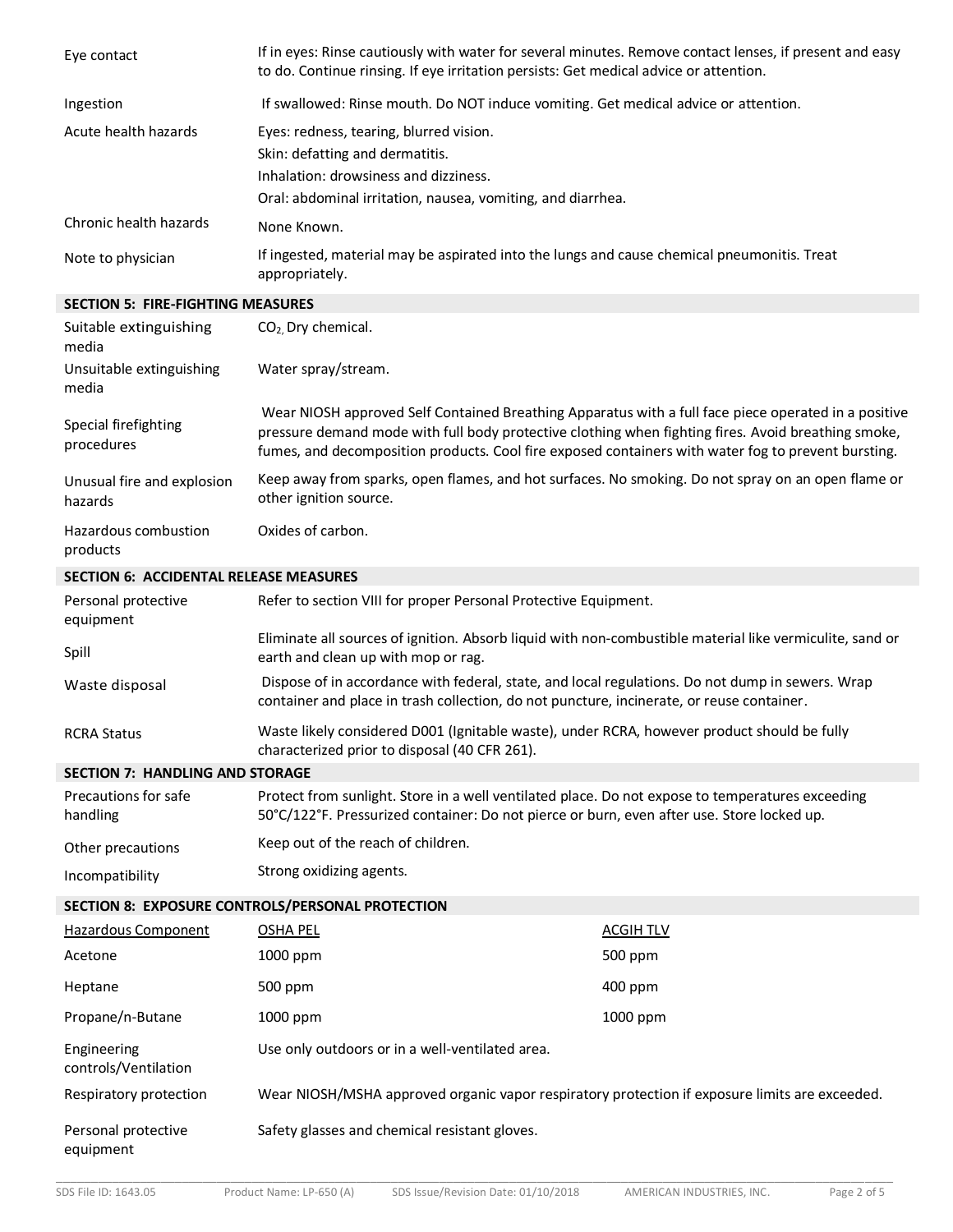#### Additional Measures Wash hands thoroughly after handling.

| SECTION 5. PHTSICAL AND CHEMICAL PROPERTIES |                      |
|---------------------------------------------|----------------------|
| Clear colorless spray.                      |                      |
|                                             |                      |
|                                             |                      |
| $<$ 200°F (93°C)                            |                      |
| N/D                                         |                      |
| <b>Extremely Flammable Aerosol</b>          |                      |
| $<$ 5 <sup>o</sup> F (-15 <sup>o</sup> C)   |                      |
| N/D                                         |                      |
| Lower: N/D                                  | Upper: N/D           |
| >36@77°F (25°C)                             |                      |
| >2                                          |                      |
| >3 Fast                                     |                      |
| 0.755                                       |                      |
| N/A                                         |                      |
| N/D                                         |                      |
| 0%                                          |                      |
| N/D                                         |                      |
| 97%                                         |                      |
| 55%                                         |                      |
| N/D                                         |                      |
| N/D                                         |                      |
| N/D                                         |                      |
|                                             | Solvent odor.<br>N/D |

#### **SECTION 10: STABILITY AND REACTIVITY**

| Reactivity                                   | Certain plastics, rubber, strong oxidizers                                                                                                                                                                                                                                                                                                                                     |
|----------------------------------------------|--------------------------------------------------------------------------------------------------------------------------------------------------------------------------------------------------------------------------------------------------------------------------------------------------------------------------------------------------------------------------------|
| Chemical stability                           | Stable.                                                                                                                                                                                                                                                                                                                                                                        |
| Conditions to avoid                          | Temperatures greater than 122 <sup>o</sup> F (50 <sup>o</sup> C) and sources of ignition.                                                                                                                                                                                                                                                                                      |
| Incompatibility                              | Strong oxidizing agents.                                                                                                                                                                                                                                                                                                                                                       |
| Hazardous decomposition<br>products          | Silicone Dioxide, Carbon oxides, Formaldehyde.                                                                                                                                                                                                                                                                                                                                 |
| Possible hazardous<br>reactions              | None known.                                                                                                                                                                                                                                                                                                                                                                    |
| <b>SECTION 11: TOXICOLOGICAL INFORMATION</b> |                                                                                                                                                                                                                                                                                                                                                                                |
| Toxicological information                    | Acetone (67-64-1) LDso (Oral, Rat) 5800 mg/kg; LDso (Oral, Mouse) 3000 mg/kg; LDso (Oral,<br>Rabbit) 5340 mg/kg; LCso (Inhalation, Rat, 8hr) 50100 mg/m <sup>3</sup> ; LCso (Inhalation, Mouse, 4hr) 44,000<br>mg/m <sup>3</sup> Heptane (142-82-5) LD <sub>50</sub> (Oral, Rat) 15,000 mg/kg; LC <sub>50</sub> (Inhalation, Rat, 4hr) 103 g/m <sup>3</sup> ; LD <sub>50</sub> |

|                   | (Dermal, Rabbit) 2,000 mg/kg                                                                                                                   |
|-------------------|------------------------------------------------------------------------------------------------------------------------------------------------|
| Routes of Entry   | Eyes, Ingestion, Inhalation, Skin.                                                                                                             |
| Ingestion         | Not a likely route of exposure under normal product handling conditions. May cause gastrointestinal<br>irritation, nausea, diarrhea, vomiting. |
| <b>Inhalation</b> | Causes dizziness, excessive or prolonged exposure may cause unconsciousness.                                                                   |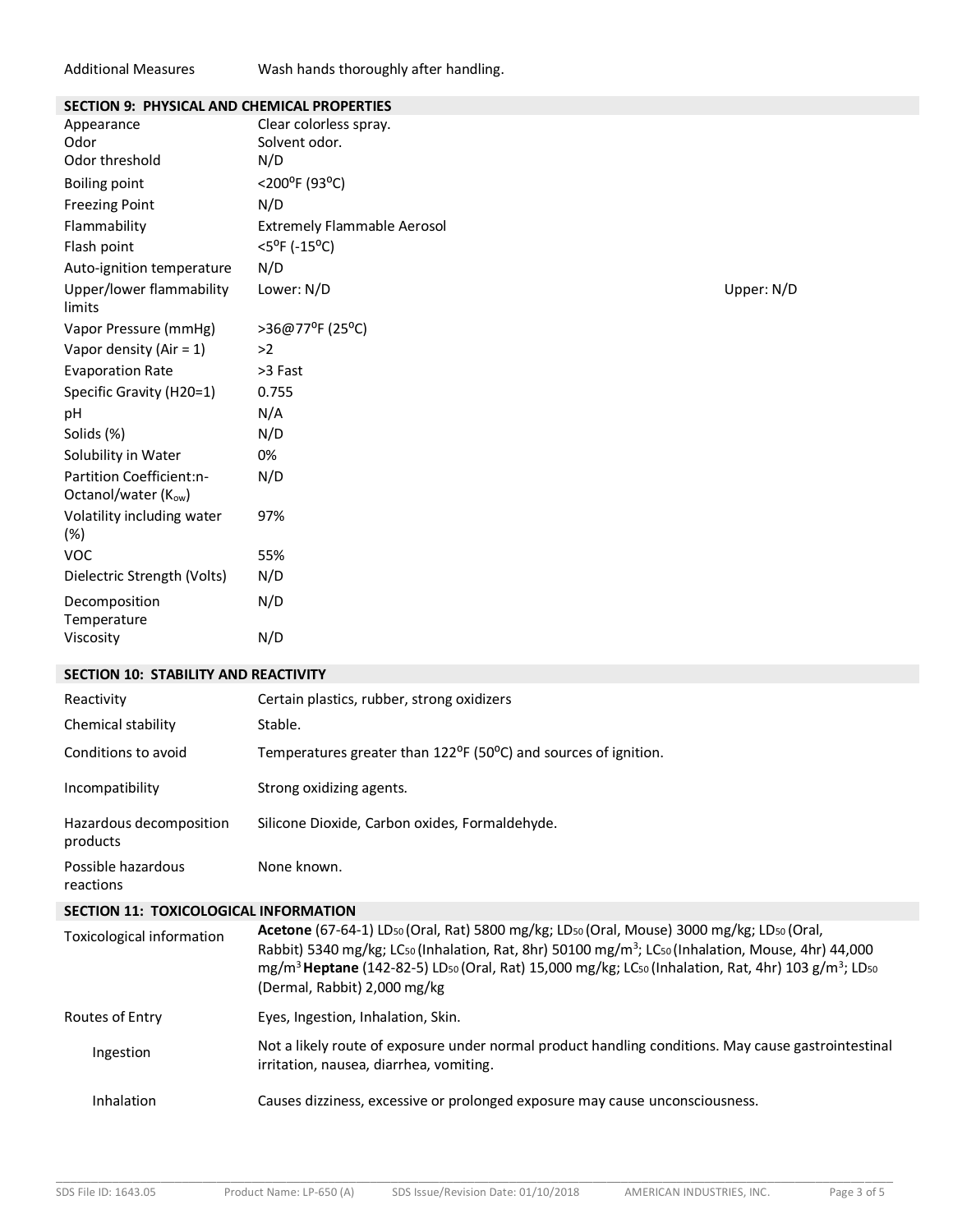| Skin contact                               | Causes localized defatting, irritation, dermatitis.                                                                                                                                           |  |  |
|--------------------------------------------|-----------------------------------------------------------------------------------------------------------------------------------------------------------------------------------------------|--|--|
| Eye contact                                | Causes irritation, redness, tearing, pain, blurred vision.                                                                                                                                    |  |  |
| <b>Medical condition</b><br>aggravated     | Excessive exposure will aggravate pre-existing skin disorders, respiratory, liver, kidney,<br>cardiovascular or pulmonary illnesses.                                                          |  |  |
| Acute health hazards                       | Eyes: redness, tearing, blurred vision.<br>Skin: defatting and dermatitis.<br>Inhalation: drowsiness and dizziness.                                                                           |  |  |
|                                            | Oral: abdominal irritation, nausea, vomiting, and diarrhea.                                                                                                                                   |  |  |
| Chronic health hazards                     | None known.                                                                                                                                                                                   |  |  |
| Carcinogenicity                            | OSHA; No ACGIH: N/A NTP: NO IARC: N/A OTHER: N/A                                                                                                                                              |  |  |
| SECTION 12: ECOLOGICAL INFORMATION         |                                                                                                                                                                                               |  |  |
| <b>Ecological information</b>              | <b>Acetone</b> (67-64-1) LC <sub>50</sub> (Trout, 96hr) 5540 mg/L; LC <sub>50</sub> (Bluegill, 96hr) 8300 mg/L; LC <sub>50</sub> (Fathead                                                     |  |  |
|                                            | Minnow, 96hr) 7500 mg/L                                                                                                                                                                       |  |  |
| Biodegradability                           | Component or components of this product are not biodegradable.                                                                                                                                |  |  |
| Bioaccumulation                            | This product is not expected to bioaccumulate.                                                                                                                                                |  |  |
| Mobility in soil                           | This product is mobile in soil.                                                                                                                                                               |  |  |
| Other ecological hazards                   | This material is toxic to aquatic life.                                                                                                                                                       |  |  |
| <b>SECTION 13: DISPOSAL CONSIDERATIONS</b> |                                                                                                                                                                                               |  |  |
| Waste disposal                             | Dispose of in accordance with federal, state, and local regulations. Do not dump in sewers. Wrap container<br>and place in trash collection, do not puncture, incinerate, or reuse container. |  |  |
| <b>RCRA Status</b>                         | Waste likely considered D001 (Ignitable waste), under RCRA, however product should be fully<br>characterized prior to disposal (40 CFR 261).                                                  |  |  |
| <b>SECTION 14: TRANSPORT INFORMATION</b>   |                                                                                                                                                                                               |  |  |
| <b>DOT</b>                                 |                                                                                                                                                                                               |  |  |

| Aerosols, Ltd. Qty |
|--------------------|
| 1950               |
| 2.1                |
| N/A                |
|                    |

This product meets the exception requirements of section 173.306 as a limited quantity and may be shipped as a limited quantity. Until 12/31/2020, the "Consumer Commodity - ORM-D" marking may still be used in place of the new limited quantity diamond mark for packages of UN 1950 Aerosols. Limited quantities require the limited quantity diamond mark on cartons after 12/31/20 and may be used now in place of the "Consumer Commodity ORM-D" marking and both may be displayed concurrently.

### **SECTION 15: REGULATORY INFORMATION**

TSCA Status: All chemicals are listed or exempt.

CERCLA (Comprehensive response compensation, and liability act): Acetone (67-64\*1) Reportable Quantity = 5,000 lbs SARA 311/312 Hazardous categories: Acute health, Fire

SARA 313 reportable ingredients: None.

US state regulations: **Acetone** (67-64-1) Connecticut hazardous material survey, Illinois toxic substances disclosure to employee act, Illinois chemical safety act, New York release reporting list, **RTK** - RI, PA, FL, MN, MA, NJ; Massachusetts spill list, New Jersey spill list, Louisiana spill reporting, California List of Hazardous Substances (8 CCR 339): Acetone TSCA 8(b) inventory: Acetone TSCA 4(a) final test rules: Acetone TSCA 8(a) IUR: Acetone.

**Heptane** (142-82-5) California Director's List of Hazardous Substances, Connecticut hazardous material survey, Illinois toxic substances disclosure to employee act, New Jersey RTK, Massachusetts RTK, Minnesota RTK, Pennsylvania RTK, Rhode Island RTK

International inventories: All components are listed or exempt.

.